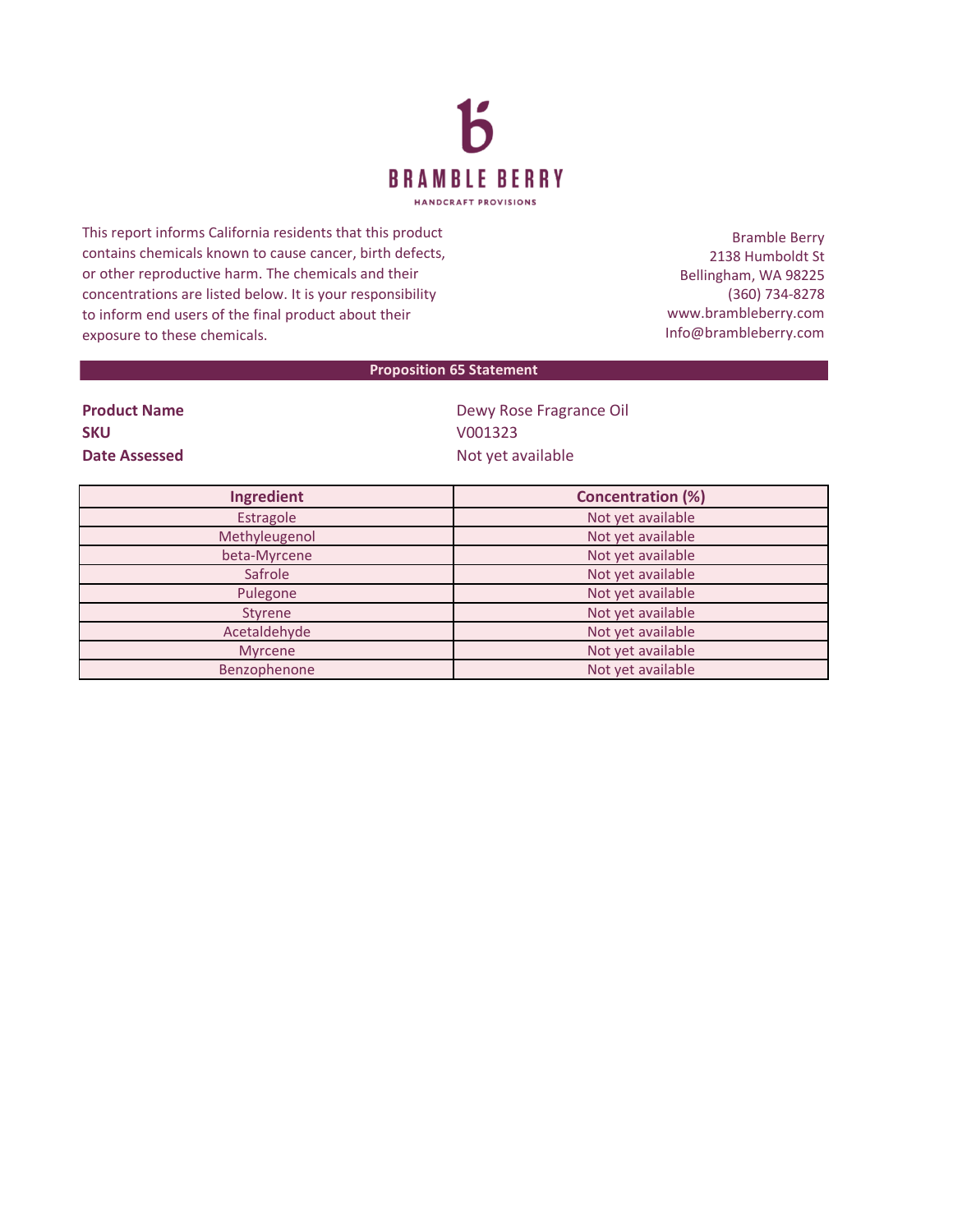

This report reflects the safe usage rates for this fragrance formula based on the International Fragrance Association (IFRA) 48th Amendment standards. IFRA reviews thousands of ingredients and issues guidelines for their usage, or bans the use of certain ingredients.

Bramble Berry 2138 Humboldt St Bellingham, WA 98225 (360) 734-8278 www.brambleberry.com Info@brambleberry.com

## **IFRA Statement - 48th Amendment**

| <b>Product Name</b>   | Dewy Rose Fragrance Oil |  |
|-----------------------|-------------------------|--|
| <b>SKU</b>            | V001323                 |  |
| <b>Dated Assessed</b> | 12/21/2020              |  |

| <b>Category</b> | Max. Usage (%) |
|-----------------|----------------|
|                 | N/A            |
|                 | 1.55           |
|                 | 4.10           |
| 4               | 29.02          |
|                 | 7.42           |
| 6               | N/A            |
|                 | 5.75           |
| $\Omega$        | 0.98           |
| $\cap$          | 15.87          |
| 10              | 66.00          |
| 11              | 0.98           |

The IFRA Standards regarding usage restrictions are based on safety assessments by the Panel of Experts on the Research Institute for Fragrance Materials (RIFM) 48th Amendment, and are enforced by the IFRA Scientific Committee. Evaluation of individual fragrance ingredients are made according to the safety standards contained in the relevant section of the IFRA Code of Practice. It is your responsibility to ensure the safety of the final product with more testing if needed.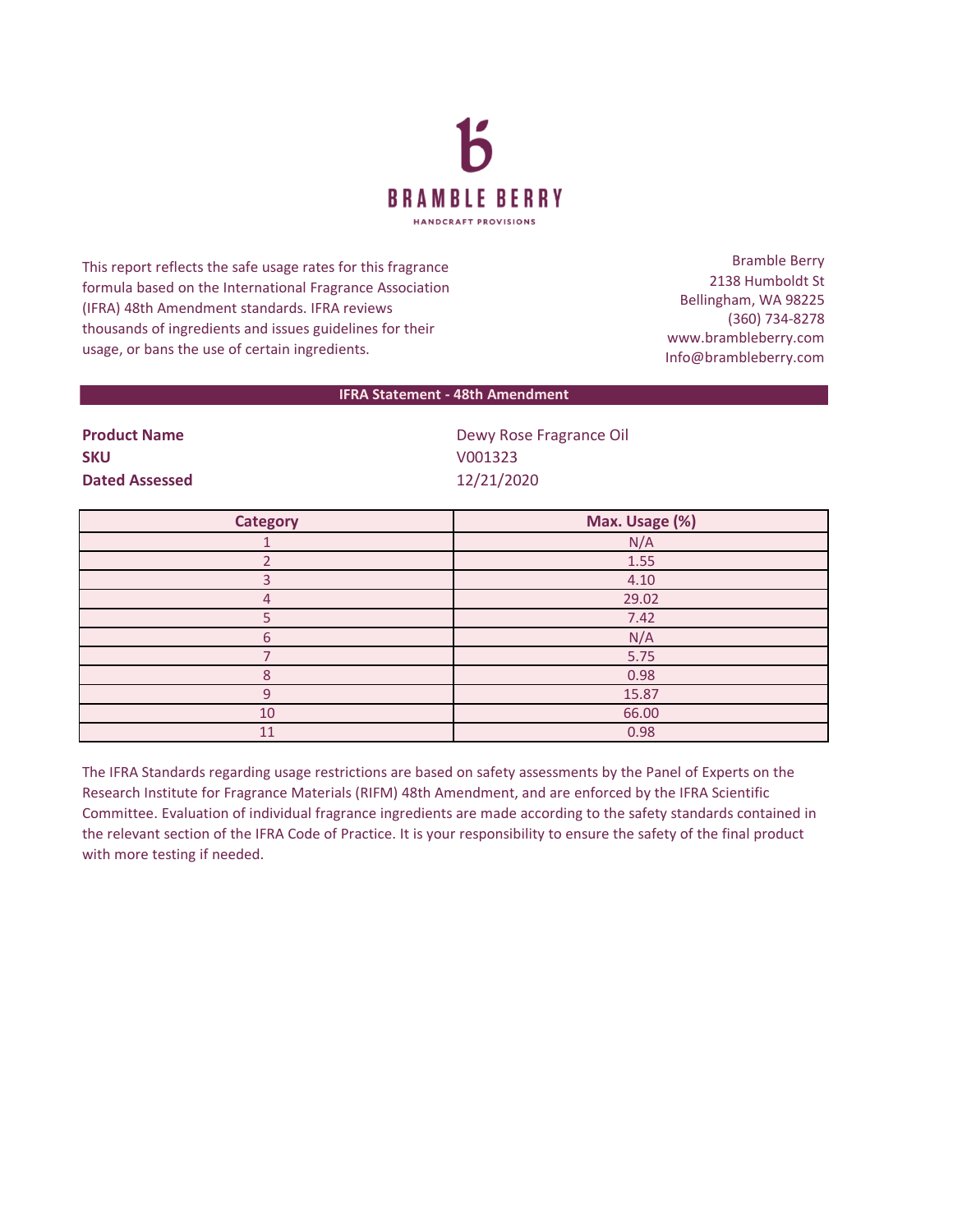

This report reflects the safe usage rates for this fragrance formula based on the International Fragrance Association (IFRA) 49th Amendment standards. IFRA reviews thousands of ingredients and issues guidelines for their usage, or bans the use of certain ingredients.

Bramble Berry 2138 Humboldt St Bellingham, WA 98225 (360) 734-8278 www.brambleberry.com Info@brambleberry.com

## **IFRA Statement - 49th Amendment**

| <b>SKU</b>            |  |  |
|-----------------------|--|--|
| <b>Dated Assessed</b> |  |  |

**Product Name Dewy Rose Fragrance Oil SKU** V001323 **Dated Assessed** 8/23/2021

| <b>Category</b> | Max. Usage (%) |
|-----------------|----------------|
| $\mathbf{1}$    | N/A            |
| $\overline{2}$  | 1.55           |
| $\overline{3}$  | 4.10           |
| $\overline{4}$  | 29.02          |
| 5a              | 7.42           |
| 5 <sub>b</sub>  | 2.95           |
| $5c$            | 7.42           |
| 5d              | 0.98           |
| $\sqrt{6}$      | N/A            |
| 7a              | 5.75           |
| 7 <sub>b</sub>  | 5.75           |
| $\,8\,$         | 0.98           |
| $\overline{9}$  | 15.87          |
| 10a             | 15.87          |
| 10 <sub>b</sub> | 66.00          |
| 11a             | 0.98           |
| 11 <sub>b</sub> | 0.98           |
| 12              | 100.00         |

The IFRA Standards regarding usage restrictions are based on safety assessments by the Panel of Experts on the Research Institute for Fragrance Materials (RIFM) 49th Amendment, and are enforced by the IFRA Scientific Committee. Evaluation of individual fragrance ingredients are made according to the safety standards contained in the relevant section of the IFRA Code of Practice. It is your responsibility to ensure the safety of the final product with more testing if needed.